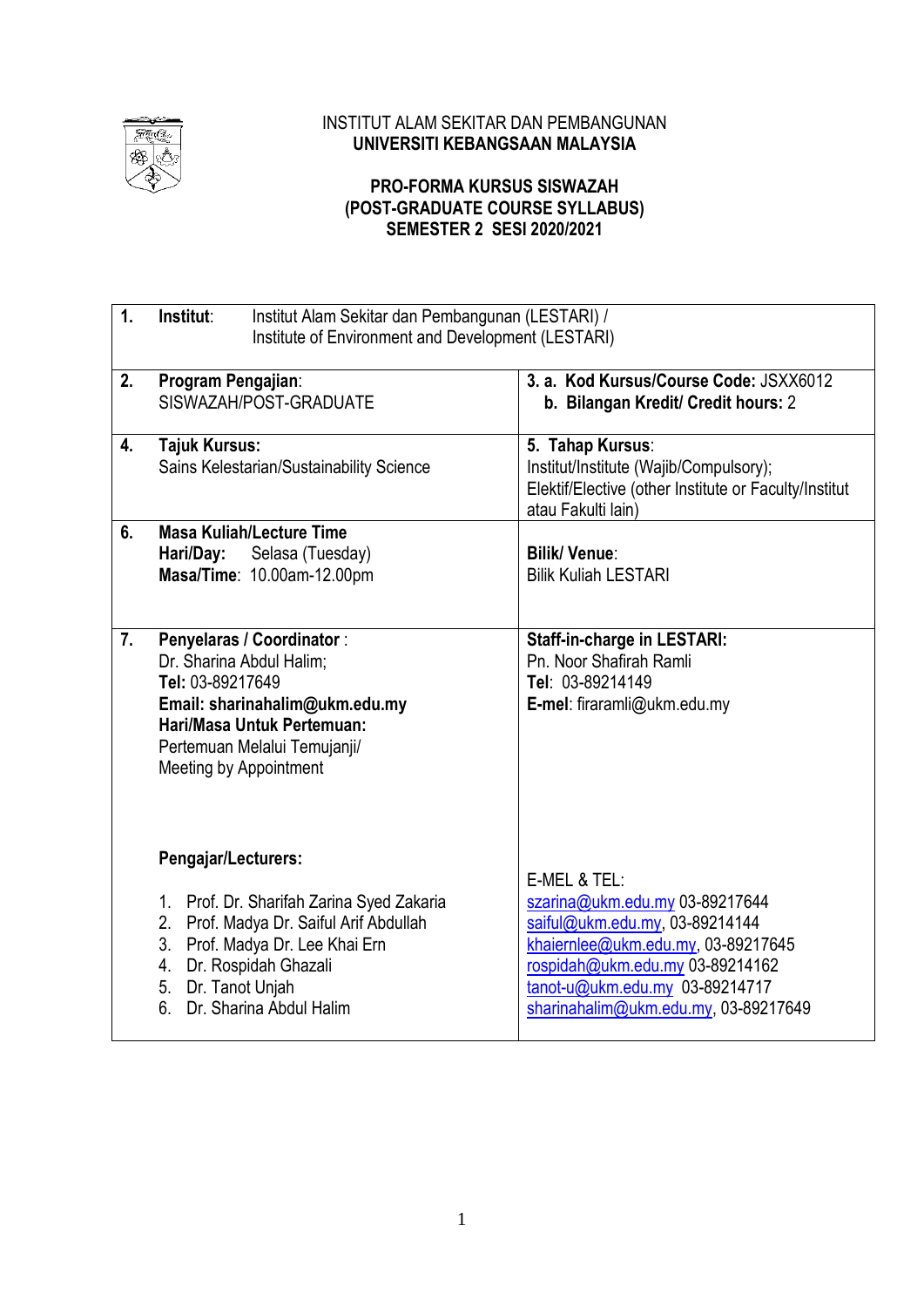#### **8. Objektif Kursus dan Hasil Pembelajaran:**

Pada akhir kursus, pelajar akan –

- 1. Berupaya memahami konsep pembangunan lestari dan asas penting yang menyokong pembentukan konsep tersebut.
- 2. Mahir membezakan antara isu dasar alam sekitar dan kelestarian.
- 3. Berupaya menilai pelbagai pendekatan ke arah kelestarian.
- 4. Mampu menganalisa struktur, sistem dan proses untuk governans kelestarian.
- 5. Berupaya mengguna dan mengembeling konsep, pendekatan, kaedah dan alat untuk merekabentuk analisa bagi melaksanakan kelestarian sumber dan proses.
- 6. Mahir menggembelingkan kaedah konvensional sains dan sains sosial dengan kaedah integrasi kelestarian.

*At the end of the course, the students are expected to –*

- *1. Be able to understand the concepts of sustainable development and the important fundamental that supports the formation of these concepts*
- *2. Skilled in differentiating between the basic issues on environment and sustainability.*
- *3. Be able to assess various approaches towards sustainability.*
- *4. Be capable of analysing the structure, system and process for the governance of sustainability.*
- *5. Be able to use and combine concepts, approaches, methods and tools to design the analysis to implement resource and process sustainablity.*
- *6. Skilled in combining the conventional methods of both hard sciences and social sciences with sustainabiltiy integration methods.*

## **9. Sinopsis kandungan kursus (seperti dalam buku panduan dan tambahan)** */ Course Synopsis:*

Konsep kelestarian kini dipertimbangkan sebagai salah satu komponen utama agenda pembangunan kesejahteraan manusia dari aspek ekonomi, sosial dan alam sekitar. Kursus ini akan memberi pengertian asas tentang gagasan pembangunan lestari menerusi lima perkara asas iaitu a) evolusi sejarah pembangunan lestari dan persoalan utama yang mendasari konsep ini, b) aspek hubung kait antara alam semula jadi dan masyarakat (aktiviti) dengan transformasi masyarakat yang berorientasi kelestarian sebagai fokus utama, c) permasalahan sumber dalam proses kelestarian serta kaedah-kaedah mengolah pembangunan lestari d) pendekatan integrasi dan penggabungan ilmu untuk memahami sains kelestarian, dan e) kajian kes berorientasikan praktis dalam menterjemahkan keempat-empat perkara asas ke dalam rekayasa penyelidikan masing-masing.

*Sustainability concept is currently considered as one of the main components in human development from the economic, social and environmental aspects. This course provides basic understanding on sustainable development through five main pillars a) a historical evolution of sustainable development and the main question that guides the concept, b) an interlink between environment and community with the primary focus of transforming community into a sustainable society, c) issues with resource utilisation in the process towards sustainability and to devise methods to be undertaken in achieving sustainable development, d) integration approaches and knowledge assimilation in understanding sustainability science, and e) a study on practiceoriented cases in applying the four pillars into individual researches.*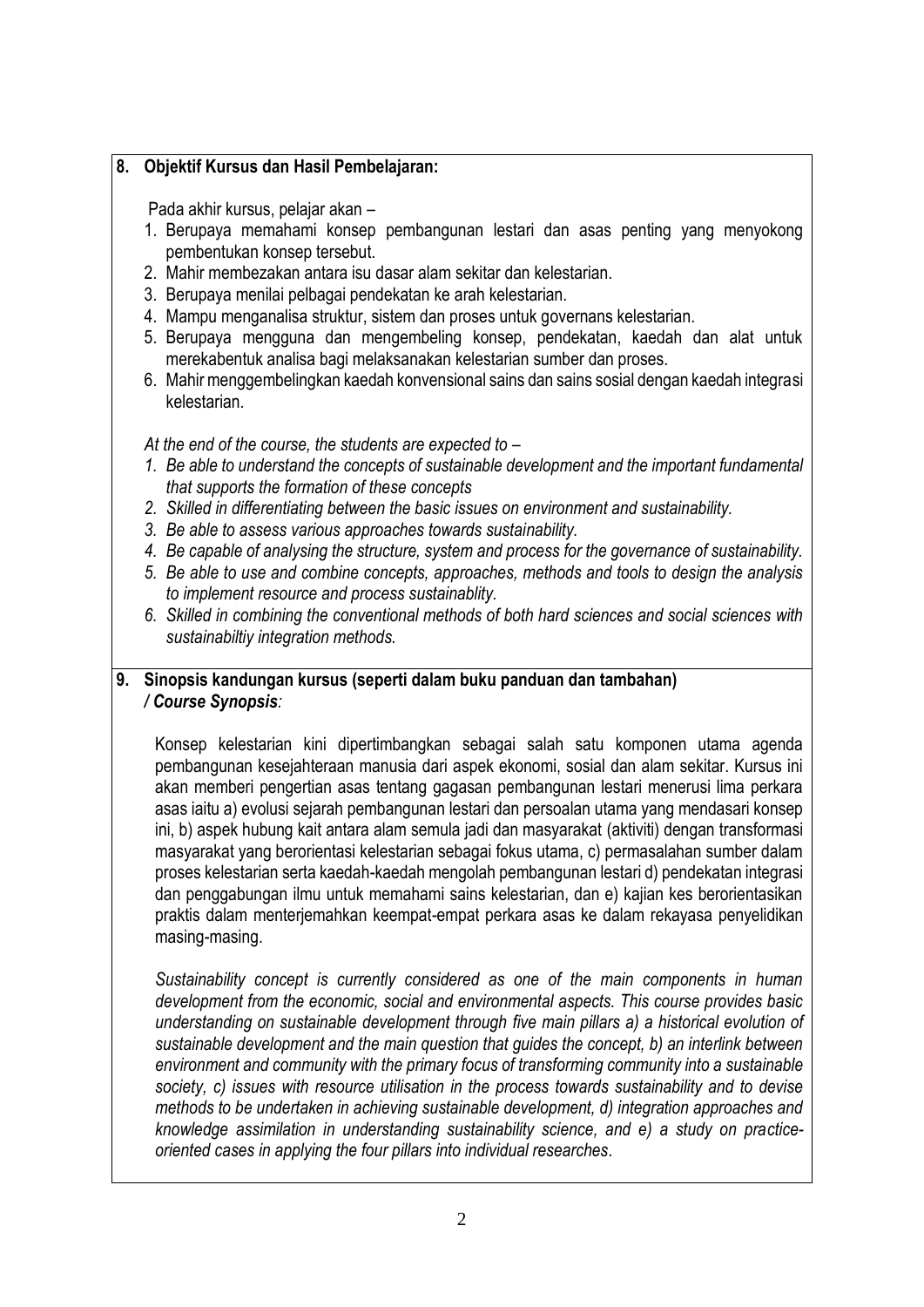#### **10. Bahan Pengajaran/Peralatan:**

Powerpoint Kuliah, bahan *audio-visual* dan Pakej Bacaan/ Lecture Notes/ Powerpoint, audiovisual aids and Reading materials

#### **11. Bahan Rujukan / Reference Material:**

Fukuda-Parr, S. 2016. From the Millenium Development Goals to the Sustainable Development Goals: Shift in Purpose, concept and politics of global goal setting for development. *Gender & Development*, 24(1): 43-52.

- Hezri, Adnan A. 2016. *The Sustainability Shift. Refashioning Malaysia's Future*. Penang: Areca **Books**
- Kliskey, A., Alessa, L., Griffith, D., Olsen, S., Williams, P., Matsaw, S….& Dengler, S. (2021). Transforming sustainability science for practice: a social-ecological systems framework for training sustainability professionals*. Sustainability Science*, 16(1): 283-294.
- Magis, K. 2020. Community Resilience: An Indicator of Social Sustainability. *Society & Natural Resources*. 23(5): 401-416.
- Pojman, L.P., Pojman, P., & McShane, K. 2017. *Environmental ethics: readings in theory and application*. Boston: Cengage Learning.
- Kattumuri, R. 2018. Sustaining natural resources in a changing environment:evidence, policy and impact. *Contemporary Social Science*, 13(1): 1-16.
- Sultan Nazrin Shah. 2019. *Striving for Inclusive Development: From Pangkor to a Modern Malaysian State*. Oxford University Press.

Swain, R.B. & Yang-Wallentin, F. 2020. Achieving sustainable development goals: predicaments and strategies. *International Journal of Sustainable Development & World Ecology*. 27(2): 96-106.

**12. Kaedah Pengajaran/Pembelajaran (kuliah, tutoran, kerja kumpulan, kerja lapangan dan lain-lain)/ Teaching/Learning Methods**:

Kuliah Atas Talian/ Online Lecture Penulisan/ Writing Pembentangan/Presentation

#### **13. Kaedah Penilaian /Evaluation Methods**

| Participation                  | 10% |
|--------------------------------|-----|
| Quiz                           | 40% |
| Written Assignment             | 30% |
| <b>Assignment Presentation</b> | 20% |

# **14. Tarikh-tarikh penting (tentatif)/ Important Dates**:\*

Due date for the submission of assignment-  $13<sup>th</sup>$  July 2021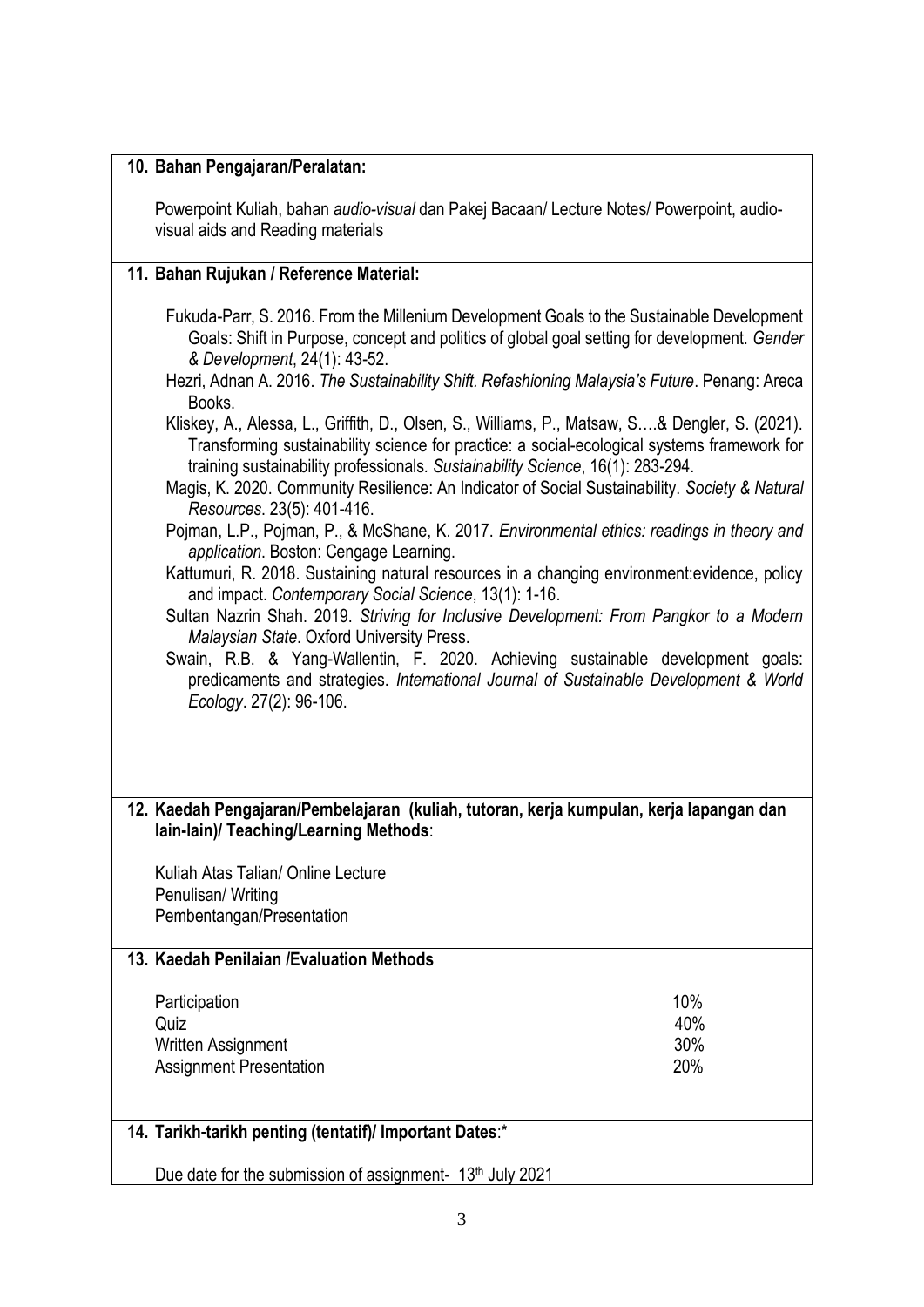Due date for assignment presentation- 27<sup>th</sup> July 2021 Quizzes date will be fixed by the respective lectures

**15. Jadual pembelajaran/Course Outline: Sila rujuk kepada ms. 5. please refer to page 5.** 16. Disediakan oleh: Diperakukan oleh: Sharra **\_\_\_\_\_\_\_\_\_\_\_\_\_\_\_\_\_\_\_\_\_\_\_\_\_\_\_\_\_\_\_\_\_\_** \_\_\_\_\_\_\_\_\_\_\_\_\_\_\_\_\_\_\_\_\_\_\_\_\_\_\_\_\_\_\_\_\_\_ Dr. Sharina Abdul Halim Prof. Dato' ChM Dr. Mazlin bin Mokhtar (Course Coordinator) (Chair, Post Graduate Commitee) (Chair, Post Graduate Commitee) Tarikh:15 Mac 2021 Tarikh: 24 Mac 2021